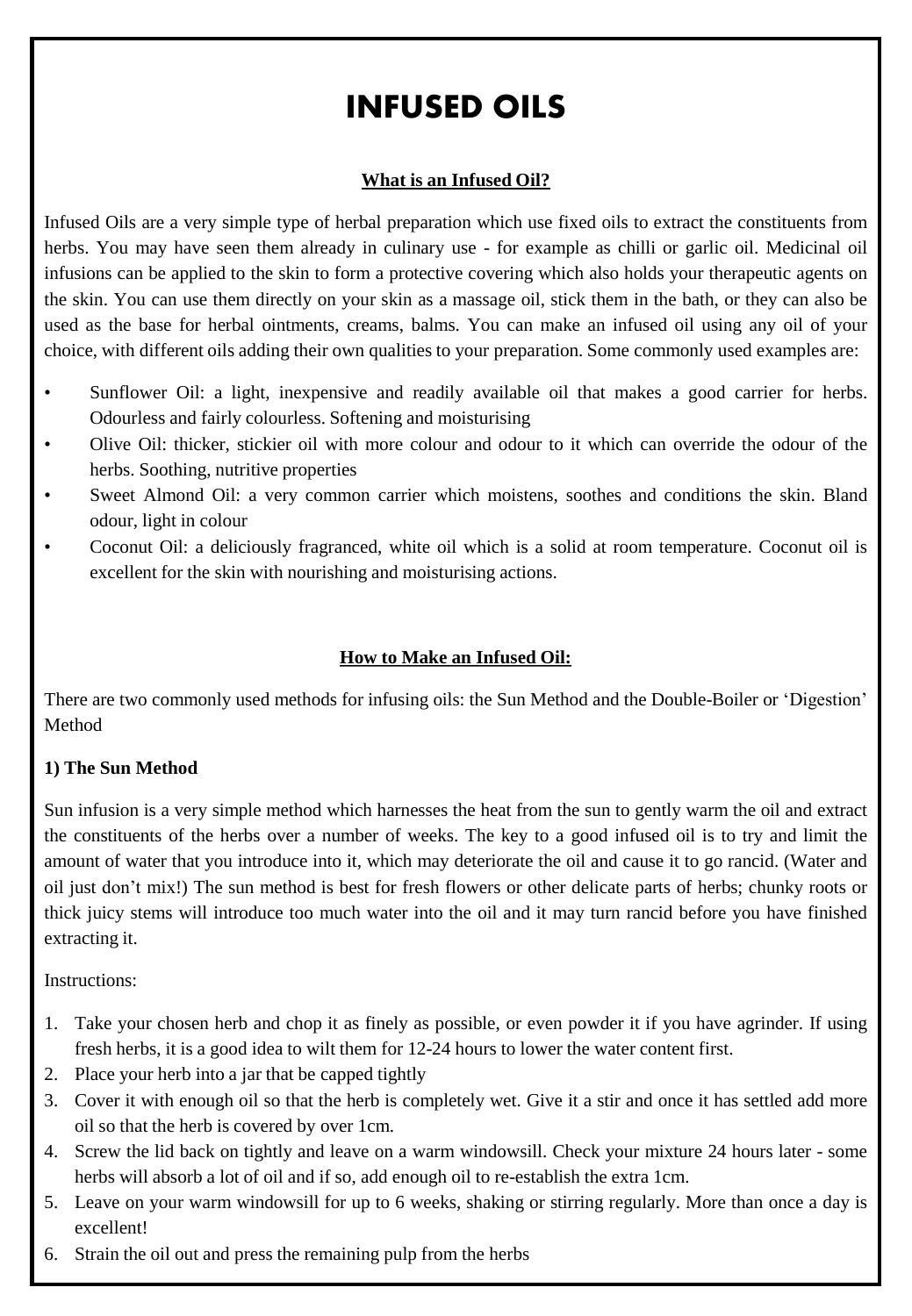- 7. Leave it to sit still for a few days and then decant off any sediment or water that the oil has retained most often this will sink to the bottom, and you can simply pour off the oil and remove the sediment.
- 8. Finally, bottle, cap tightly and leave in a cool, dark place.

## **2) The Double Boiler 'Digestion' Method**

This method is particularly suited to roots or other juicy or tough parts of herbs, though you can prepare any herbal oil this way. It simply uses a water bath, or 'ban-marie' to heat the oil with herbs in it for at least one hour.

- 1. Finely chop or powder your herbs. Wilt fresh herbs for 12-24 hours before infusing.
- 2. Prepare a double boiler: place a pot on the cooker with hot water in it, and set a bowl on top so that only the base of the bowl is in the hot water, and the bowl isn't in direct contact with the heat of the cooker.
- 3. Place your herbs in the bowl and cover with oil as above.
- 4. Allow the mixture to simmer for at least one hour, then strain off the herbs, and return the oil to
- 5. the bowl with a fresh batch of herbs and simmer again for another hour.
- 6. Remove from the heat, strain off the herbs and bottle the oil
- 7. Filter off any sediment, as above
- 8. Store as above

## **Preservation and Storage**

Oils can remain unchanged for long periods of time if they are kept in cool, airtight containers. Exposure to air or water will encourage rancidity. Keep them in a cool place in tightly sealed bottles. Amber bottles will minimise light exposure. Fill bottles as full as possible to minimise contact with air during storage.

# **Herbs commonly extracted into oil**



Garlic antibacterial, antifungal, cardioprotective, delicious!



Calendula Antimicrobial, emollient, vulnerary. Good all rounder



Comfrey leaf and root vulnerary, knits bones, emollient, demulcent